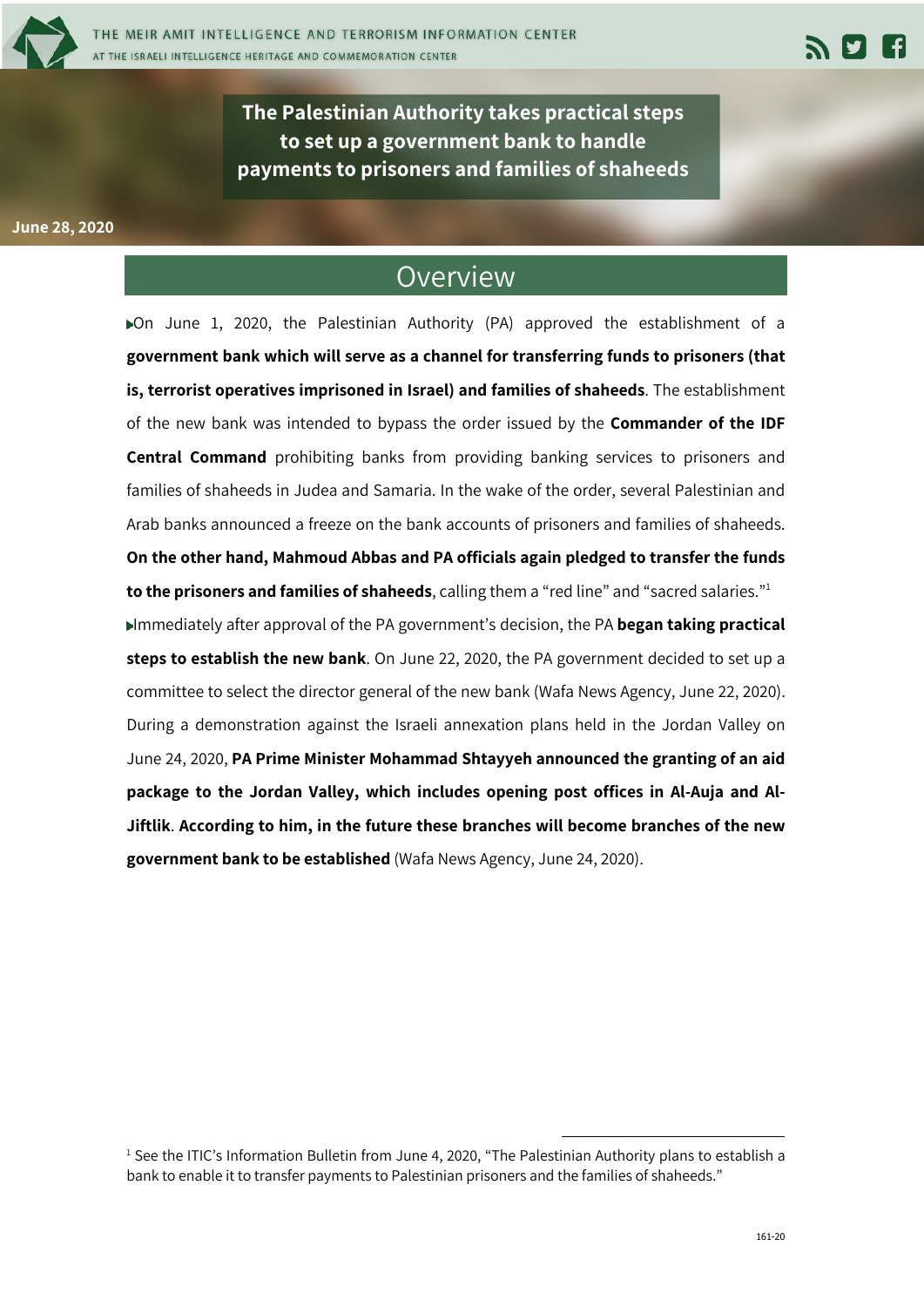**Qadri Abu Bakr**, head of the PA Commission of Detainees and Ex-Detainees Affairs, and Commission Spokesman **Hassan Abed Rabbo**, recently made statements regarding the practical steps being taken to establish the new bank. According to them, the Palestinian Finance Ministry is working on formulating the bank's structure and setting up its board of directors. **The bank's capital will amount to JOD 100 million**, which will be transferred to it over a period of five years. It will have branches throughout the Palestinian territories **and will provide services to all PA employees and the Palestinian public, and not just to prisoners and families of shaheeds**. According to a report from June 1, 2020, **its establishment will take between four and six months**. **The new banking institution will not be in contact with Israel, it will be protected by the PA from lawsuits, and its cash transfers will be carried out in dinars and not in dollars or shekels.**





**Qadri Abu Bakr, head of the PA Commission of Detainees and Ex-Detainees Affairs, in an interview about the new bank (Watan TV YouTube channel, June 1, 2020)**

## The new financial institution: Overview

On several occasions, Qadri Abu Bakr, head of the Commission of Detainees and Ex-Detainees Affairs, and Commission Spokesman Hassan Abed Rabbo mentioned the activity currently underway to establish the bank, which will transfer funds to prisoners and families of shaheeds. The remarks were as follows:

**The decision to set up an independent financial institution:** The idea to set up an independent institution arose after Mahmoud Abbas said that the PA was prepared to buy one of the banks operating in Palestine. In the end, **it was decided to establish a new banking institution, which would have branches in all Palestinian districts** (Al-Araby Al-Jadeed, June 1, 2020).

**Rejecting the possibility of using the postal bank as an alternative to banks:** According to Qadri Abu Bakr, following the entry into force of the IDF Central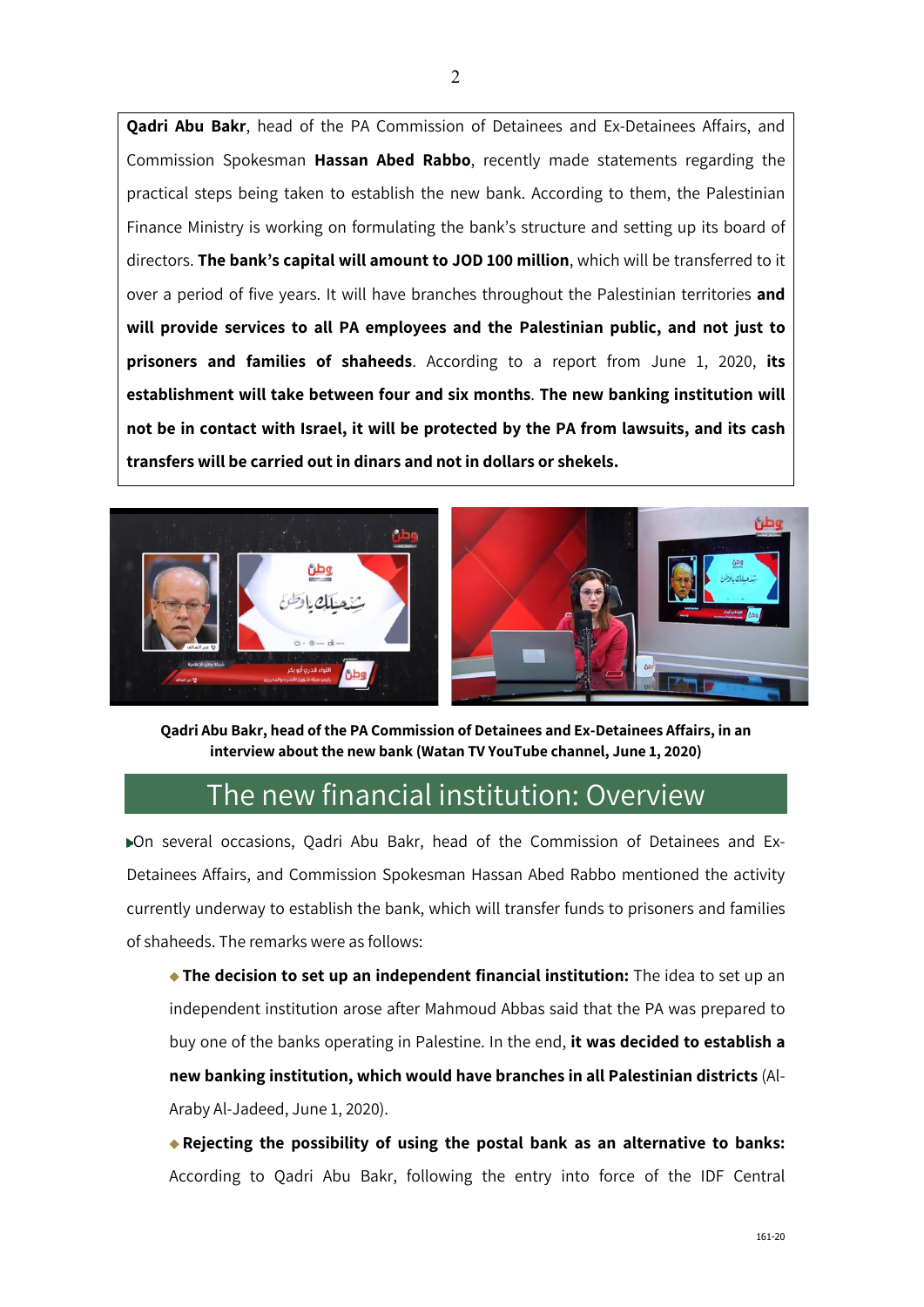Command's order and the closure of the bank accounts of prisoners and families of shaheeds by Palestinian and Arab banks, **several suggestions about how to pay the families were made**. Abu Bakr noted that the Palestinian organizations and institutions dealing with Palestinian prisoners **rejected the proposal to transfer payments to prisoners and families of shaheeds through post offices**. The proposal was rejected because **the post office operates differently**, i.e., it does not provide loans and financial services and has no investment program (Nawa website, June 15, 2020).

**Duration of the establishment of the new financial institution:** Qadri Abu Bakr noted that the Finance Ministry **had been working for about two weeks to formulate the structure and appoint members of the board of directors of the planned banking institution**. In his estimation, **the establishment of the institution will take between four to six months**. The official name of the institution has not yet been approved (Al-Araby Al-Jadeed, June 1, 2020).

**The banking institution's capital: The bank's capital will amount to JOD 100 million**, **which will be transferred to it over a period of five years, JOD 20 million per year.** The Palestinian government and Finance Ministry are working to complete this. **Money transfers in the banking institution will be carried out in Jordanian dinars and not in Israeli shekels or US dollars, so as not to link the new institution to these currencies** (Dunya al-Watan, June 24, 2020).

**The bank's activity:** The banking institution's activity **will not be carried out under Israeli supervision** (Dunya al-Watan, June 24, 2020). According to Abed Rabbo, **the government bank will act in accordance with internal Palestinian regulations**, unlike the mechanism of all banks in the PA which are linked to Israel's central banking system and have regional and international branches. Abed Rabbo noted that there are still no answers regarding the bank's supervision mechanism, which is supposed to secure the funds of prisoners and families of shaheeds. **However, he estimated that the PA's monetary authority would be in charge of supervision** (Nawa website, June 15, 2020).

**The provision of additional services:** According to Abu Bakr, **in the future, the institution will be able to expand and not be limited to serving the families of prisoners and shaheeds exclusively, and will serve all the PA's employees**.